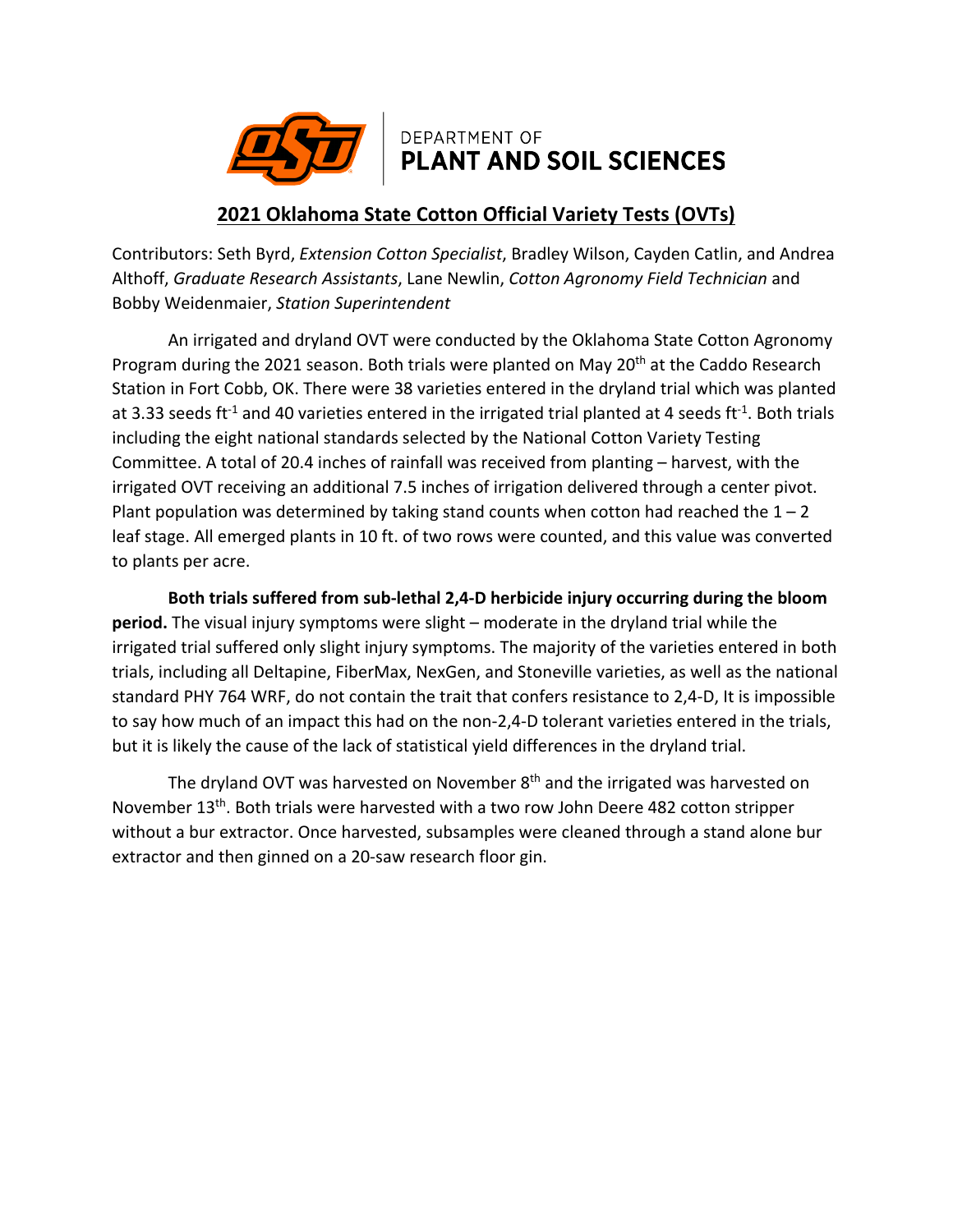

Figure 1. Monthly heat unit accumulation and rainfall received from planting until harvest for both the 2021 Oklahoma Cotton Official Variety Tests.

| <b>Seed Company</b> | <b>Abbreviation</b> | <b>Trait</b>                            | Abbreviation   |
|---------------------|---------------------|-----------------------------------------|----------------|
| Deltapine           | DP                  | Roundup Ready Flex <sup>®</sup> (herb.) | <b>RF</b>      |
| Dyna-Gro            | DG                  | FlexEnlist <sup>®</sup> (herb.)         | FE.            |
| FiberMax            | FM                  | GlyTol LibertyLink <sup>®</sup> (herb.) | GL             |
| NexGen              | ΝG                  | XtendFlex <sup>®</sup> (herb.)          | XF             |
| PhytoGen            | <b>PHY</b>          | Bollgard 3 <sup>®</sup> (Bt)            | B3             |
| Stoneville          | ST                  | TwinLink Plus <sup>®</sup> (Bt)         | TP             |
|                     |                     | Widestrike 3 <sup>®</sup> (Bt)          | W <sub>3</sub> |

Table 1. Seed company, herbicide, and insecticide trait abbreviations.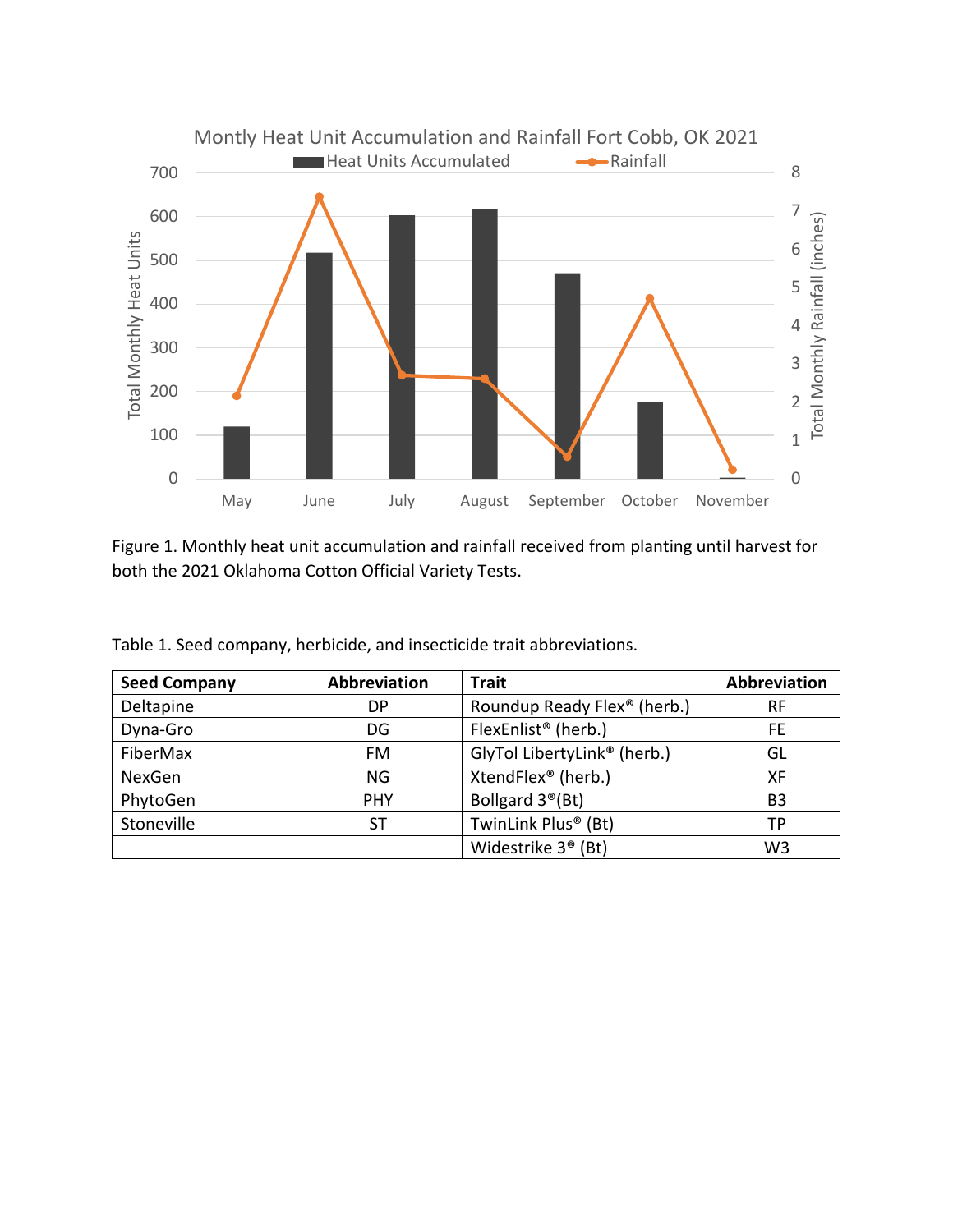2021 Irrigated Oklahoma Official Variety Test, Fort Cobb, OK (page 1 of 2). Trial suffered slight visual 2,4-D damage mid-season. Planted: May 13<sup>th</sup> at 58,000 seeds per acre. Harvested November 13<sup>th</sup>.

| Variety             | <b>Lint Yield</b>       | <b>Turnout</b> | <b>Micronaire</b> | <b>Fiber Length</b> | <b>Uniformity</b> | <b>Fiber Strength</b> | <b>Loan Value</b> | Population                |
|---------------------|-------------------------|----------------|-------------------|---------------------|-------------------|-----------------------|-------------------|---------------------------|
|                     | <i>lbs.</i> $acre^{-1}$ | $\%$           |                   | inches              | $\%$              | $q$ tex <sup>-1</sup> | cents $lb.^1$     | plants acre <sup>-1</sup> |
| PHY 400 W3FE*       | 2,088<br>a              | 34.75<br>$b-g$ | 4.18<br>$h-I$     | 1.14<br>e-m         | 81.6<br>$d-i$     | 33.3<br>$c-g$         | 54.19             | 43,923<br>$b-i$           |
| PX1130A3291         | 2,077<br>ab             | 34.33<br>e-i   | $b-k$<br>4.43     | 1.18<br>b-e         | 82.1<br>a-h       | $b-f$<br>33.7         | 54.25             | 50,276<br>$a-e$           |
| <b>PHY 480 W3FE</b> | 2,070<br>$a-c$          | 34.12<br>$e-i$ | kl<br>4.05        | c-k<br>1.15         | 82.6<br>$a-g$     | 31.0<br>i-m           | 54.24             | 43,742<br>$b-i$           |
| PX1140A385          | 2,049<br>a-d            | 35.53<br>b-e   | 4.39<br>c-k       | 1.13<br>$g-m$       | 83.0<br>a-d       | 33.7<br>$b-f$         | 54.21             | 41,201<br>e-l             |
| <b>NG 4190 B3XF</b> | 1,969<br>$a-e$          | 35.00<br>$b-g$ | 4.34<br>d-k       | 1.15<br>c-k         | 82.3<br>a-h       | 28.5<br>$\mathsf{o}$  | 53.83             | 32,489<br>Im              |
| <b>NG 3729 B2XF</b> | 1,916<br>a-f            | 32.45<br>k-n   | 4.61<br>$a-g$     | 1.15<br>$c-k$       | 81.2<br>g-j       | 29.5<br>$m-o$         | 53.60             | 40,475<br>$f-I$           |
| PX1140A383          | 1,911<br>$a-g$          | 34.74<br>$b-h$ | $b-k$<br>4.43     | $b-h$<br>1.17       | $b - i$<br>81.8   | $f-I$<br>32.0         | 54.21             | 43,923<br>$b-i$           |
| ST 4550 GLTP*       | 1,908<br>a-f            | 34.12<br>$e-i$ | 4.26<br>f-k       | 1.15<br>$c-1$       | 82.3<br>a-h       | 33.2<br>$c-g$         | 54.25             | 45,194<br>a-i             |
| ST 4993 B3XF        | 1,901<br>a-g            | 35.24<br>$b-f$ | 4.67<br>a-e       | $d-I$<br>1.14       | 82.9<br>a-e       | 33.1<br>c-h           | 54.10             | 32,852<br>k-m             |
| PX1150A450          | 1,883<br>a-g            | 34.57<br>d-h   | 4.37<br>d-k       | 1.13<br>$h-m$       | 82.5<br>a-g       | 33.7<br>$b-f$         | 53.94             | 43,560<br>$b-i$           |
| DP 2020 B3XF        | 1,865<br>a-h            | 32.88<br>i-n   | 4.41<br>$b-k$     | 1.17<br>$b-f$       | 82.1<br>a-h       | 30.4<br>$l-n$         | 54.08             | 42,290<br>d-k             |
| PX1150A453          | 1,857<br>a-h            | 35.01<br>$b-g$ | 4.64<br>a-f       | 1.13<br>$i-m$       | 82.2<br>a-h       | 37.2<br>a             | 53.31             | 45,194<br>a-i             |
| BX2298 <sup>2</sup> | 1,856<br>a-h            | 35.45<br>b-e   | 4.78<br>$a-c$     | 1.11<br>Im          | 81.8<br>$b-i$     | 29.8<br>$m-o$         | 53.29             | 38,297<br>$h-m$           |
| <b>NG 3195 B3XF</b> | 1,847<br>a-h            | 35.18<br>$b-f$ | 4.31<br>e-k       | 1.13<br>i-m         | 82.5<br>a-g       | 30.5<br>k-n           | 53.95             | 34,667<br>j-m             |
| AMX20B0373          | 1,832<br>a-h            | 34.90<br>$b-g$ | 4.67<br>a-e       | $b-f$<br>1.17       | 83.0<br>a-c       | 34.0<br>b-e           | 53.13             | 38,841<br>h-m             |
| <b>NG 3956 B3XF</b> | 1,822<br>a-h            | 32.35<br>k-n   | 4.30<br>e-k       | 1.14<br>$d-I$       | 82.1<br>a-h       | 31.3<br>$h-m$         | 53.90             | 49,731<br>a-f             |
| ST 4595 B3XF        | 1,820<br>a-h            | 37.45<br>a     | 4.86<br>a         | $d-I$<br>1.14       | 80.5              | 28.8<br>no            | 53.08             | 49,368<br>a-f             |
| <b>PHY 545 W3FE</b> | 1,813<br>a-h            | 34.84<br>$b-g$ | 4.14<br>$j-l$     | 1.12<br>k-m         | 82.0<br>a-h       | 32.7<br>$d-i$         | 53.58             | 52,998<br>ab              |
| BX2297              | 1,785<br>b-h            | 36.27<br>$a-c$ | 4.60<br>a-g       | 1.13<br>$i-m$       | 80.6<br>ij        | 28.5<br>$\mathsf{o}$  | 52.81             | 37,026<br>i-m             |
| DG 3520 B3XF*       | 1,784<br>b-h            | 32.39<br>k-n   | 3.84              | 1.22<br>a           | 83.0<br>a-e       | 33.6<br>$b-f$         | 54.46             | 43,923<br>$b-i$           |
| DP 2012 B3XF*       | 1,776<br>c-h            | 33.62<br>f-k   | 4.38<br>c-k       | 1.17<br>$b-i$       | 81.8<br>$b - j$   | 29.9<br>$m-o$         | 53.95             | 42,290<br>d-k             |
| <b>PHY 205 W3FE</b> | 1,764<br>d-h            | 31.31<br>n     | $f-k$<br>4.24     | 1.17<br>$b-g$       | 82.0<br>a-i       | 32.4<br>e-k           | 54.25             | 45,194<br>a-i             |
| DP 1646 B2XF*       | 1,755<br>d-h            | 36.15<br>a-d   | 4.28<br>e-k       | ab<br>1.19          | 81.5<br>$e - j$   | 30.0<br>$m-o$         | 53.99             | 46,827<br>a-h             |
| PX1150A152          | 1,750<br>d-h            | 34.16<br>$e-j$ | e-k<br>4.28       | 1.14<br>e-m         | 82.5<br>a-g       | 34.9<br>bc            | 54.26             | 49,187<br>a-g             |
| <b>NG 4098 B3XF</b> | 1,742<br>e-h            | 33.46<br>$g-I$ | 4.45<br>$b-i$     | 1.18<br>bc          | 82.0<br>a-i       | 33.6<br>$b-f$         | 54.20             | 41,745<br>d-l             |
| <b>PHY 443 W3FE</b> | 1,737<br>e-h            | 32.17<br>k-n   | 4.48<br>$a - j$   | 1.14<br>$f-m$       | 82.8<br>a-f       | 34.5<br>b-d           | 54.20             | 52,091<br>$a-c$           |
| DP 2115 B3XF        | 1,714<br>e-h            | 36.37<br>ab    | 4.57<br>a-h       | 1.16<br>$b-i$       | 81.9<br>$b-i$     | 31.4<br>$g-m$         | 54.05             | 34,485<br>$i-m$           |
| <b>NG 3930 B3XF</b> | 1,712<br>e-h            | 32.79<br>i-n   | f-k<br>4.26       | $d-1$<br>1.14       | 81.4<br>$g-j$     | 28.9<br>no            | 53.81             | 46,283<br>a-i             |
| <b>PX3E33</b>       | 1,711<br>e-i            | 32.71<br>i-n   | 4.36<br>c-k       | $b-k$<br>1.16       | 82.2<br>a-h       | 35.4<br>ab            | 54.25             | 51,183<br>a-d             |
| FM 1830 GLT*        | 1,705<br>e-h            | 34.23<br>e-i   | 4.86<br>a         | 1.20<br>ab          | 83.0<br>a-d       | 32.1<br>$e-$          | 53.70             | 49,550<br>a-f             |
| <b>PHY 350 W3FE</b> | 1,688<br>e-i            | 31.86<br>l-n   | 4.39<br>b-k       | 1.16<br>$b-i$       | 83.0<br>a-d       | 32.8<br>d-i           | 54.30             | 45,920<br>a-i             |
| <b>PHY 411 W3FE</b> | 1,681<br>e-i            | 34.27<br>e-i   | $b-k$<br>4.45     | 1.10<br>m           | 82.3<br>a-h       | 32.2<br>$e-I$         | 53.35             | 43,197<br>$c-i$           |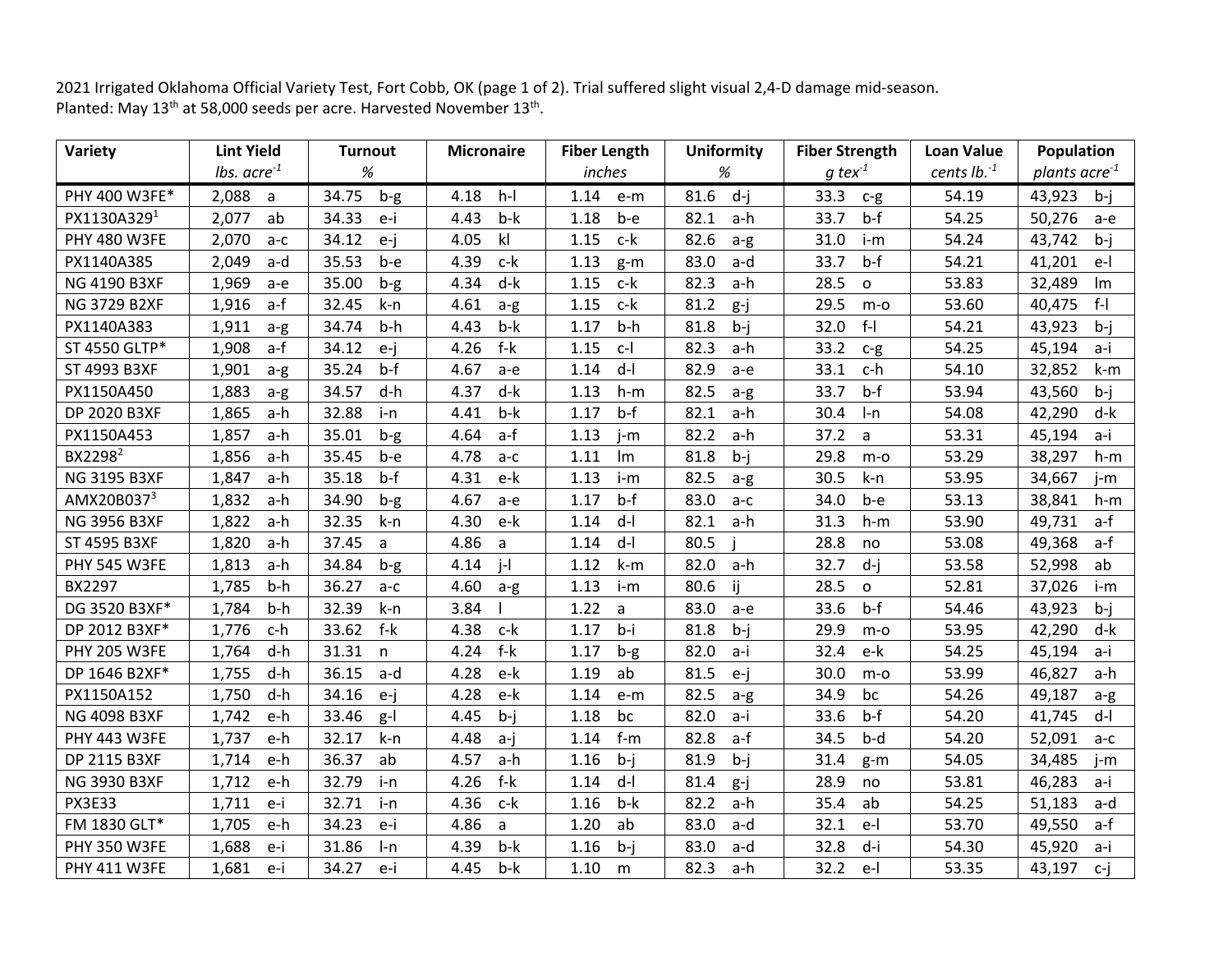| 2021 Irrigated Oklahoma Official Variety Test cont. (page 2 of 2) |                         |                |                   |                     |                   |                       |               |                           |
|-------------------------------------------------------------------|-------------------------|----------------|-------------------|---------------------|-------------------|-----------------------|---------------|---------------------------|
| Variety                                                           | <b>Lint Yield</b>       | <b>Turnout</b> | <b>Micronaire</b> | <b>Fiber Length</b> | <b>Uniformity</b> | <b>Fiber Strength</b> | Loan Value    | Population                |
|                                                                   | <i>lbs.</i> $acre^{-1}$ | %              |                   | inches              | %                 | $q$ tex <sup>-1</sup> | cents $lb.^1$ | plants acre <sup>-1</sup> |
| DP 1820 B3XF                                                      | 1,671<br>e-i            | 35.51<br>b-e   | 4.72<br>a-d       | 1.18<br>b-e         | 81.6<br>c-i       | 32.9<br>d-h           | 54.01         | 39,023<br>h-m             |
| <b>PHY 332 W3FE</b>                                               | 1,653<br>f-i            | 32.52<br>i-n   | 4.28<br>e-k       | 1.16<br>b-i         | 80.9<br>h-i       | 32.3<br>-e-l          | 53.94         | 53,906<br>a               |
| BX2296                                                            | 1,649<br>e-i            | 36.21<br>a-d   | 4.82<br>ab        | 1.16<br>b-k         | -f-i<br>81.3      | 29.4<br>m-o           | 52.88         | 39,567<br>g-l             |
| <b>NG 4050 XF</b>                                                 | 1,627<br>f-i            | 33.01<br>h-m   | 4.15<br>-i-l      | 1.15<br>$c-1$       | 81.9<br>a-i       | 30.8<br>j-m           | 52.75         | 39,204<br>h-m             |
| <b>FM 1730 GLTP</b>                                               | 1,605<br>g-i            | 34.72<br>$C-P$ | 4.54<br>a-i       | 1.20<br>ab          | 83.3<br>a         | 33.5<br>b-f           | 54.36         | 39,567<br>$g-I$           |
| NG 4936 B3XF*                                                     | 1,571<br>hi             | 32.41<br>k-n   | 4.22<br>$g-I$     | 1.18<br>b-d         | 81.9<br>-a-i      | 29.8<br>$m-o$         | 52.26         | 45,194<br>a-i             |
| DP 1908 B3XF                                                      | 1,402                   | 31.42<br>mn    | 4.31<br>e-k       | 1.18<br>b-e         | 81.2<br>g-j       | 32.3<br>-e-l          | 54.24         | 29,766<br>m               |
| <b>PHY 764 WRF*</b>                                               | 1,269                   | 31.44<br>mn    | 4.01<br>kl        | 1.16<br>b-k         | 83.2<br>ab        | 37.4 a                | 54.10         | 41,564<br>d-l             |
| Average                                                           | 1,781                   | 34.05          | 4.41              | 1.15                | 82.09             | 32.1                  | 53.85         | 43,143                    |
| p-value                                                           | 0.0002                  | < 0.0001       | < 0.0001          | < 0.0001            | 0.0091            | < 0.0001              | 0.1378        | < .0001                   |
| pLSD                                                              | 302                     | 1.67           | 0.40              | 0.04                | 1.5               | 1.9                   | NS.           | 9,703                     |
| <b>CV</b>                                                         | 15.32                   | 5.78           | 8.42              | 3.08                | 1.39              | 7.71                  | 1.74          | 19.56                     |

\*National Cotton Variety Testing Committee National Standard

<sup>1</sup>Phytogen experimental

<sup>2</sup>FiberMax/Stoneville experimental

<sup>3</sup>Americot/NexGen experimental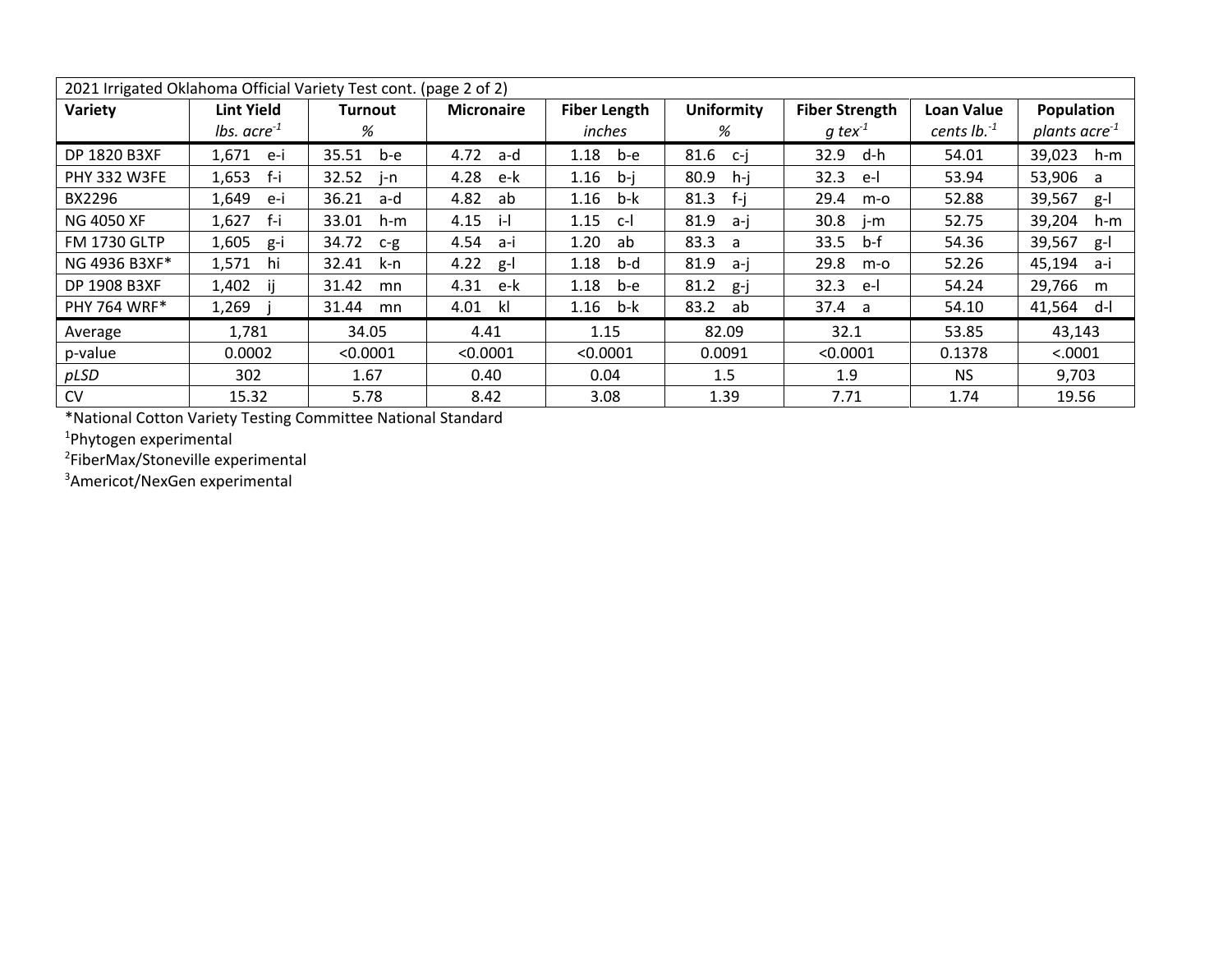2021 Dryland Oklahoma Official Variety Test, Fort Cobb, OK (page 1 of 2). Trial suffered moderate visual 2,4-D damage mid-season. Planted: May 13<sup>th</sup> at 48,000 seeds per acre. Harvested November 8<sup>th</sup>.

| Variety                | <b>Lint Yield</b>         | <b>Turnout</b> | <b>Micronaire</b> | <b>Fiber Length</b>     | <b>Uniformity</b> | <b>Fiber Strength</b> | <b>Loan Value</b> | Population             |
|------------------------|---------------------------|----------------|-------------------|-------------------------|-------------------|-----------------------|-------------------|------------------------|
|                        | $lbs.$ acre <sup>-1</sup> | $\%$           |                   | inches                  | $\%$              | $q$ tex <sup>-1</sup> | cents $lb.^1$     | plants acre $1$        |
| PX1140A3851            | 1,198                     | 37.41          | 5.20<br>ab        | 1.03<br>$h-I$           | 81.4              | 30.3<br>$d-I$         | 47.42<br>$g-j$    | 24,200<br>$c-1$        |
| PX1140A383             | 1,177                     | 34.58          | 4.62<br>$e-$      | 1.10<br>b-d             | 81.4              | 30.9<br>c-h           | 53.30<br>$a-c$    | 33,880<br>a-c          |
| PHY 411 W3FE           | 1,149                     | 36.04          | 4.65<br>e-k       | $i-1$<br>1.02           | 81.0              | 30.0<br>$d-I$         | 48.98<br>$e-j$    | 27,830<br>a-k          |
| DP 2123 B3XF           | 1,121                     | 35.73          | 4.77<br>c-i       | 1.02<br>$\vert - \vert$ | 80.1              | 26.1<br>op            | 45.85             | 28,798<br>a-k          |
| DG 3520 B3XF*          | 1,106                     | 35.68          | 4.09<br>p         | 1.09<br>b-e             | 80.9              | 30.2<br>$d-I$         | 52.83<br>a-e      | 23,474<br>$d-I$        |
| <b>PHY 480 W3FE</b>    | 1,078                     | 35.37          | 4.53<br>$g-m$     | 1.06<br>d-k             | 81.0              | 28.9<br>$f-n$         | 51.27<br>a-h      | 31,944<br>a-e          |
| <b>PHY 205 W3FE</b>    | 1,075                     | 39.07          | 4.46<br>$i$ -0    | 0.99                    | 81.6              | 28.3<br>$h$ -o        | 47.23<br>$h-i$    | 37,510<br>$\mathsf{a}$ |
| ST 4550 GLTP*          | 1,068                     | 36.06          | 4.79<br>c-h       | 1.08<br>$c-g$           | 82.3              | 31.7<br>a-e           | 51.98<br>a-f      | 30,492<br>a-h          |
| PHY 400 W3FE*          | 1,043                     | 34.53          | 4.29<br>$I-p$     | $d - j$<br>1.07         | 80.9              | 30.7<br>d-i           | 51.43<br>a-h      | 29,524<br>a-j          |
| DP 1646 B2XF*          | 1,029                     | 35.14          | 4.53<br>$h-m$     | 1.13<br>ab              | 80.8              | 28.4<br>h-o           | 53.43<br>$a-c$    | 22,264<br>e-l          |
| <b>NG 3930 B3XF</b>    | 1,018                     | 35.74          | 4.14<br>op        | 1.07<br>d-i             | 80.2              | 27.7<br>$I-o$         | 49.73<br>$b-i$    | 28,556<br>a-k          |
| PX1150A450             | 1,015                     | 34.76          | 4.93<br>b-e       | $i-I$<br>1.03           | 80.6              | 30.2<br>$d-I$         | 49.03<br>d-i      | 22,990<br>$d-1$        |
| <b>PHY 332 W3FE</b>    | 1,013                     | 33.33          | $f-I$<br>4.59     | $b-f$<br>1.09           | 80.3              | 28.7<br>g-n           | 52.62<br>a-e      | $d-I$<br>23,474        |
| PX1130A329             | 975                       | 34.28          | 4.69<br>d-k       | d-k<br>1.05             | 79.7              | 30.5<br>$d-i$         | 50.22<br>a-i      | 30,492<br>a-h          |
| NG 4098 B3XF           | 962                       | 32.72          | 4.31<br>$I-p$     | 1.16<br>a               | 80.0              | 33.3<br>$a-c$         | 54.03<br>a        | 27,830<br>a-k          |
| ST 4595 B3XF           | 939                       | 38.75          | 4.86<br>$c-g$     | 1.05<br>$d-k$           | 80.5              | 26.1<br>op            | 46.70<br>Ϊİ       | 30,250<br>a-i          |
| <b>PHY 443 B3XF</b>    | 935                       | 32.25          | 4.43<br>$i$ -o    | e-k<br>1.04             | 80.6              | 30.8<br>c-h           | 49.97<br>a-j      | 30,976<br>a-f          |
| AMX20B037 <sup>2</sup> | 924                       | 36.96          | 4.74<br>$c - j$   | $b-f$<br>1.08           | 81.9              | 31.5<br>a-e           | 52.83<br>a-e      | 22,506<br>$d-1$        |
| <b>PX3E33</b>          | 901                       | 32.55          | 4.39<br>k-p       | f-k<br>1.04             | 80.0              | 30.0<br>$d-I$         | 50.57<br>a-i      | 30,008<br>$a-j$        |
| BX2296 <sup>3</sup>    | 901                       | 38.04          | 4.88<br>$b-f$     | 1.06<br>d-k             | 81.0              | 26.6<br>no            | 49.37<br>c-i      | 30,734<br>a-g          |
| BX2297                 | 901                       | 37.65          | 5.30<br>a         | $\vert - \vert$<br>1.02 | 79.0              | 24.1<br>$\mathsf{D}$  | 40.63<br>k        | 30,008<br>a-j          |
| <b>NG 3956 B3XF</b>    | 896                       | 33.54          | 4.79<br>c-h       | d-i<br>1.07             | 81.4              | 28.1<br>j-o           | 50.40<br>a-i      | 26,620<br>$b-I$        |
| ST 4993 B3XF           | 893                       | 36.48          | d-k<br>4.70       | d-k<br>1.05             | 80.6              | 31.0<br>b-g           | 51.12<br>a-h      | 22,264<br>e-l          |
| <b>PHY 545 W3FE</b>    | 888                       | 35.44          | 4.25<br>$m-p$     | k<br>1.02               | 79.7              | 29.3<br>e-m           | 48.15<br>$f - j$  | 34,848<br>ab           |
| DP 2012 B3XF*          | 888                       | 33.21          | 4.53<br>$h-m$     | 1.07<br>d-i             | 80.9              | 28.0<br>k-o           | 50.78<br>a-i      | 32,186<br>a-d          |
| NG 4050 XF             | 885                       | 36.71          | 4.89<br>$b-f$     | 1.10<br>b-d             | 80.8              | 29.3<br>e-m           | 51.58<br>$a-g$    | 26,620<br>$b-I$        |
| PX1150A453             | 863                       | 33.73          | $f-I$<br>4.60     | $f-k$<br>1.04           | 81.8              | 33.5<br>ab            | 51.13<br>a-h      | 20,328<br>$i-1$        |
| FM 1830 GLT*           | 858                       | 34.29          | 4.52<br>$h-m$     | ab<br>1.13              | 81.2              | 31.6<br>a-e           | 53.88<br>ab       | 24,926<br>c-l          |
| PX1150A452             | 842                       | 36.60          | 4.67<br>e-k       | 1.03<br>$g-I$           | 80.6              | 31.3<br>a-f           | 49.90<br>a-j      | 17,424                 |
| NG 4936 B3XF*          | 840                       | 33.21          | 4.18<br>$n-p$     | 1.12<br>$a-c$           | 81.1              | 29.3<br>e-m           | 53.53<br>$a-c$    | 28,798<br>a-k          |
| <b>PHY 350 W3FE</b>    | 822                       | 30.99          | 4.47<br>$h-n$     | $d-k$<br>1.05           | 80.2              | 28.1<br>i-o           | 51.82<br>a-f      | 20,812<br>$h-I$        |
| <b>NG 3729 B2XF</b>    | 811                       | 33.79          | 5.04<br>$a-c$     | 1.08<br>c-h             | 80.2              | 26.1<br>op            | 48.35 f-j         | 22,990 d-l             |